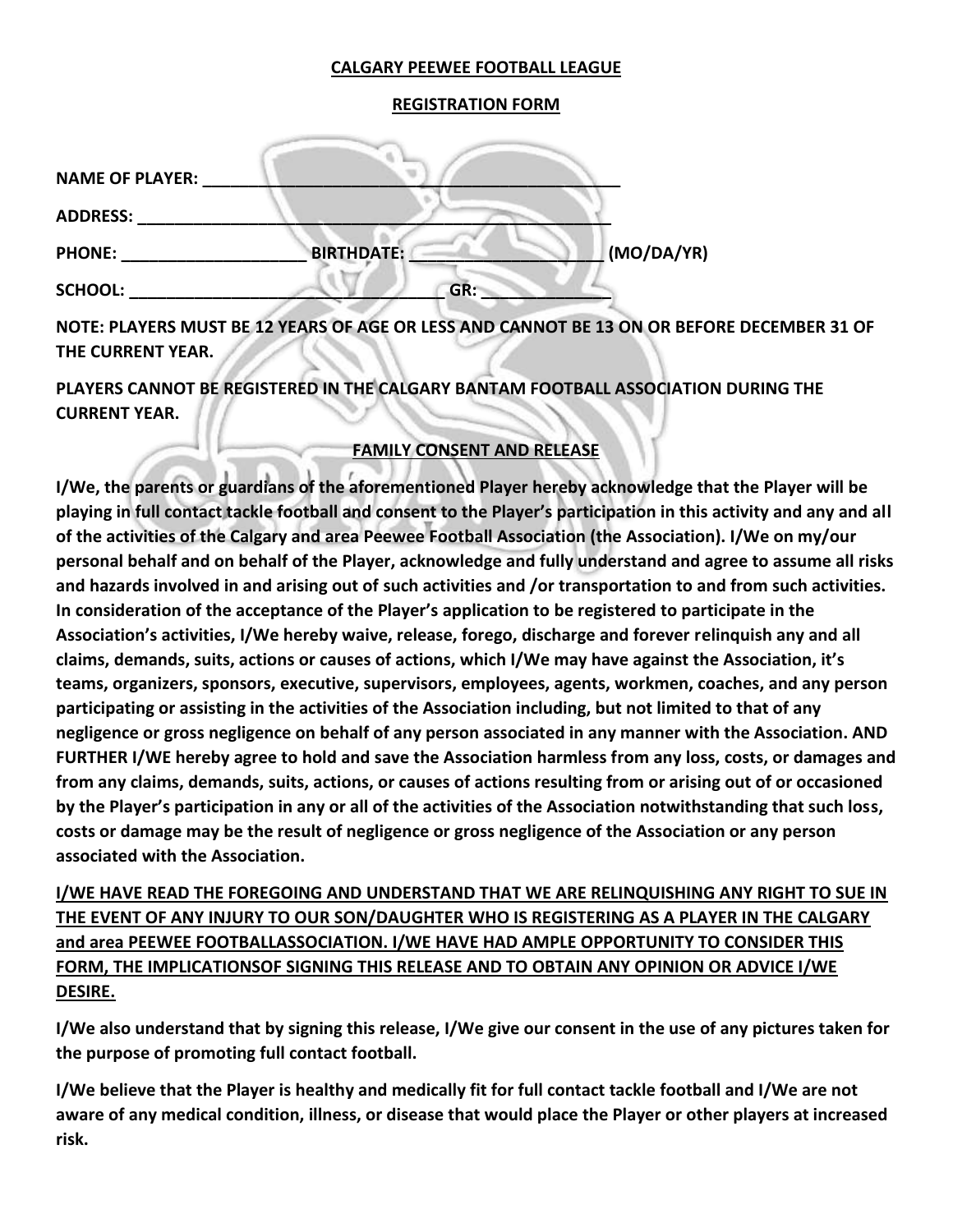| <b>DATED AT</b>                  | , ALBERTA, THIS           | <b>DAY</b> |
|----------------------------------|---------------------------|------------|
| <b>OF</b>                        | , A.D. 20_                |            |
| <b>Player's Signature</b>        | <b>Parent's Signature</b> |            |
| <b>Witness to all Signatures</b> | <b>Parent's Signature</b> |            |
| <b>FAMILY DOCTOR:</b>            |                           |            |
| PHONE:                           | <b>AHCI#</b>              |            |
| <b>MEDICAL CONDITIONS:</b>       |                           |            |

| RELEASE: (to be completed by home team head coach) |                                |        |
|----------------------------------------------------|--------------------------------|--------|
|                                                    |                                | hereby |
|                                                    |                                |        |
| <b>Signature of Head Coach</b>                     | Date                           |        |
|                                                    | <b>Print Name (head Coach)</b> |        |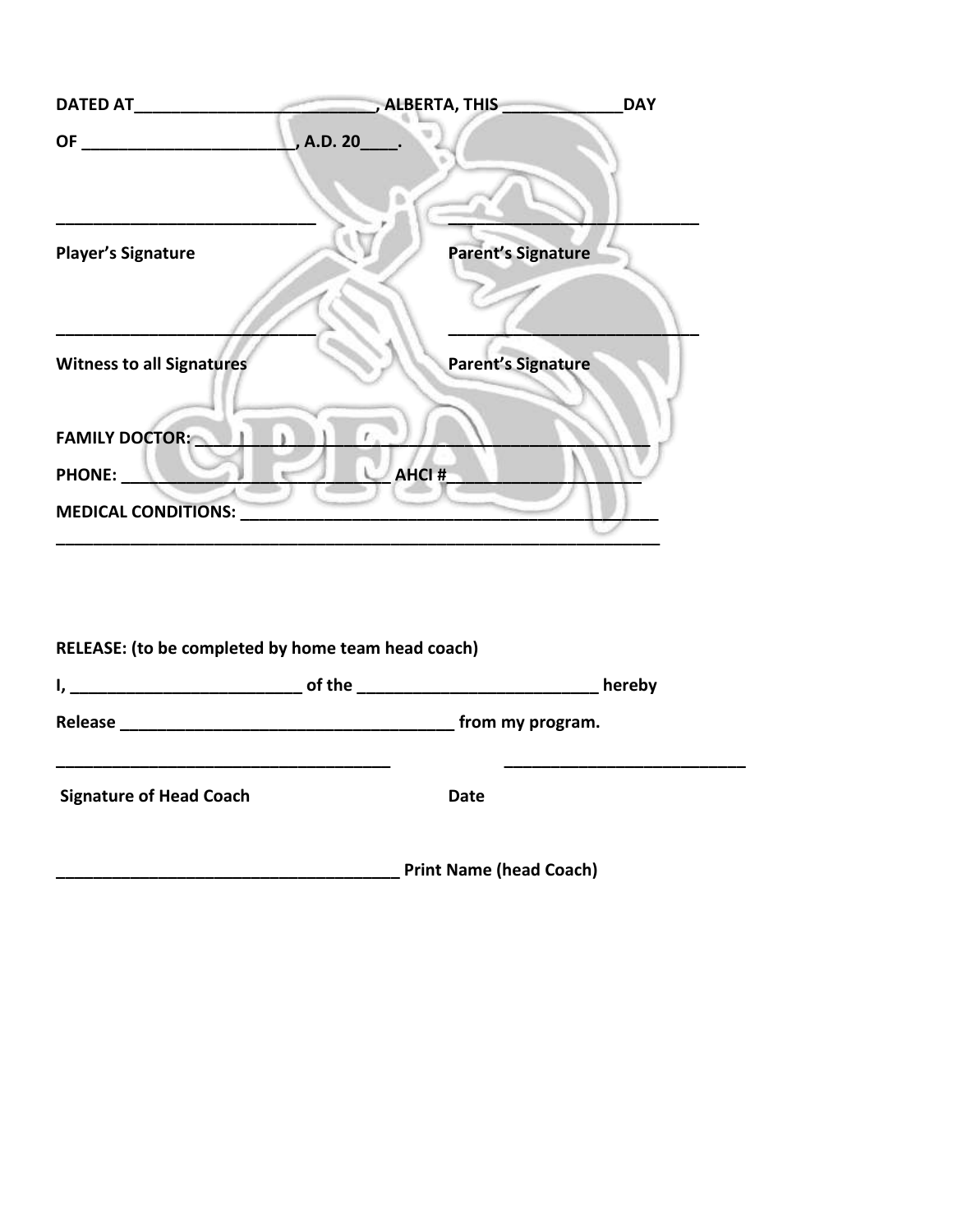#### **CPFA MEDICAL EXAMINATION FORM**

**Part I: To Be Completed by parent/guardian of Player:** 

**NAME:**  $\blacksquare$ 

| <b>Heart Disease</b>  | <b>Tuberculosis</b>        |
|-----------------------|----------------------------|
| Liver Disease         | <b>Kidney Disease</b>      |
| Jaundice              | <b>Mental Disorder</b>     |
| Peptic Ulcer ____     | Depression <sub>____</sub> |
| Anemia                | Epilepsy ____              |
| Hernia                | Hypertension __            |
| <b>Skin Condition</b> | <b>Rheumatic Fever</b>     |

**\_\_\_\_\_\_\_\_\_\_\_\_\_\_\_\_\_\_\_\_\_\_\_\_\_\_\_\_\_\_\_\_\_\_\_\_\_\_\_\_\_\_\_\_\_\_\_\_\_\_\_\_\_\_\_\_\_\_\_\_\_\_\_** 

**\_\_\_\_\_\_\_\_\_\_\_\_\_\_\_\_\_\_\_\_\_\_\_\_\_\_\_\_\_\_\_\_\_\_\_\_\_\_\_\_\_\_\_\_\_\_\_\_\_\_\_\_\_\_\_\_\_\_\_\_\_\_\_\_\_** 

**\_\_\_\_\_\_\_\_\_\_\_\_\_\_\_\_\_\_\_\_\_\_\_\_\_\_\_\_\_\_\_\_\_\_\_\_\_\_\_\_\_\_\_\_\_\_\_\_\_\_\_\_\_\_\_\_\_\_\_\_** 

**\_\_\_\_\_\_\_\_\_\_\_\_\_\_\_\_\_\_\_\_\_\_\_\_\_\_\_\_\_\_\_\_\_\_\_\_\_\_\_\_\_\_\_\_\_\_\_\_\_\_\_\_\_\_\_\_\_\_\_\_\_\_** 

**\_\_\_\_\_\_\_\_\_\_\_\_\_\_\_\_\_\_\_\_\_\_\_\_\_\_\_\_\_\_\_\_\_\_\_\_\_\_\_\_\_\_\_\_\_\_\_\_\_\_\_\_\_\_\_\_\_\_\_\_\_\_\_ Detail major operations/hospitalizations including dates:** 

**Part II: To be completed by Player's physician.** 

**Notes to be Examining Physician:**

**1. The participant will be playing full contact tackle football with and against players who are less than 13 years of age.** 

**2. The playing season extends from August through to November.** 

**3. Each team has a person on staff trained in first aid.** 

**4. A player receiving any medical treatment, or receiving medication while involved with the Calgary and are Peewee Football Association as a player, should have a letter from the examining physician detailing the full nature of the treatment and all medications. The full pharmacological name of all medication used by the player should be given. 5. All medical information will be regarded as strictly confidential.** 

**CURRENT MEDICATIONS/PURPOSE:** 

**Has the player suffered any injuries or disease of a muscular-skeletal nature which could be aggravated by the layer's participation in full contact tackle football or which the player's coaches should otherwise be made aware of?** 

**Are you aware of any medical reason why the player should not participate in full contact tackle football?** 

**\_\_\_\_\_\_\_\_\_\_\_\_\_\_\_\_\_\_\_\_\_\_\_\_\_\_\_\_\_\_ \_\_\_\_\_\_\_\_\_\_\_\_\_\_\_\_\_\_\_\_\_\_\_\_\_\_\_\_\_** 

**FULL PHYSICAL ACTIVITY \_\_\_\_\_\_\_\_\_ recommended** 

**Restrictions:**  $\blacksquare$ 

**\_\_\_\_\_\_\_\_\_ not recommended** 

**(Family Physician) (Date)**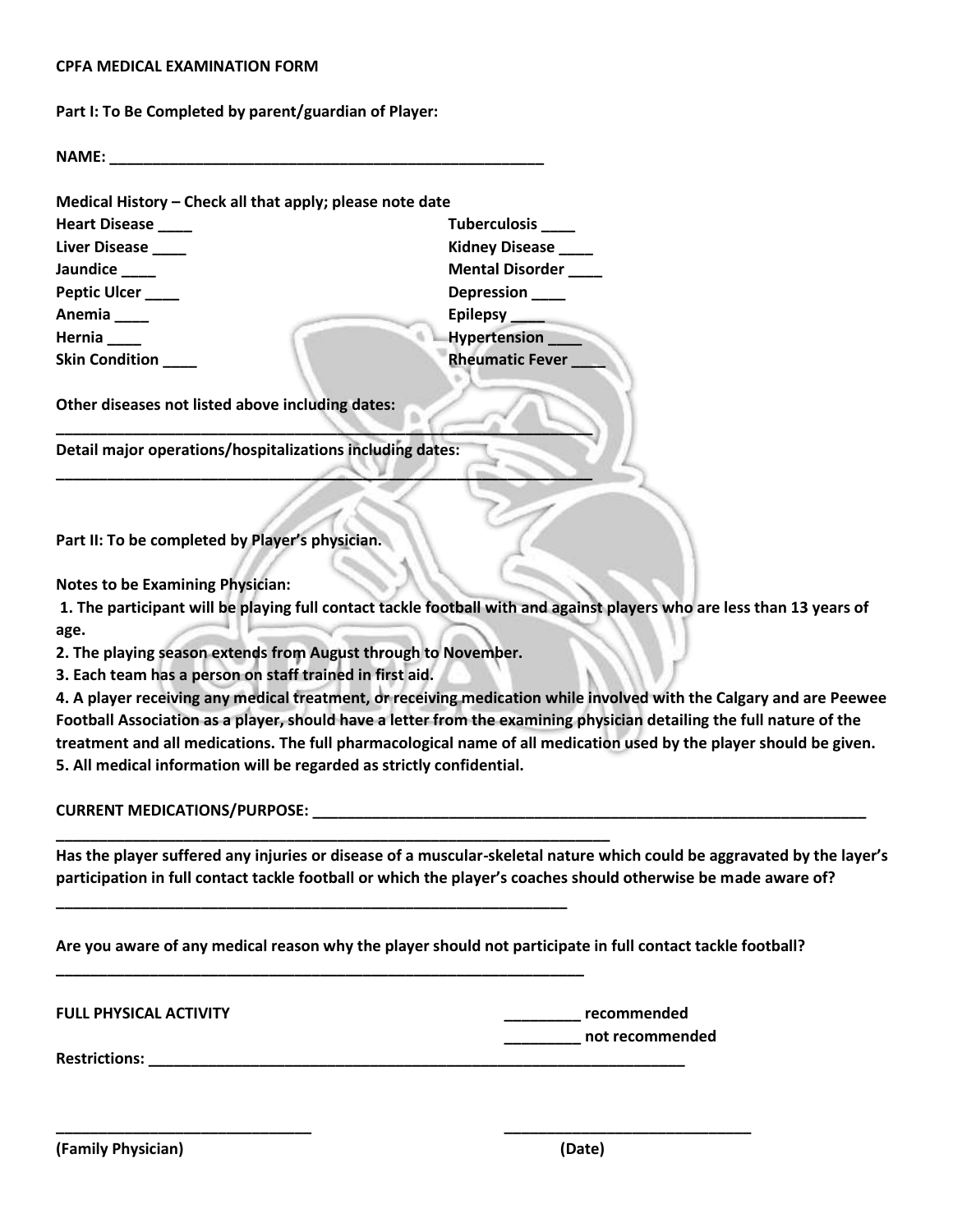# **CPFA HEALTH QUESTIONNAIRE**

|                                                                                         | AHCI# _________________________ |            |           |           |
|-----------------------------------------------------------------------------------------|---------------------------------|------------|-----------|-----------|
|                                                                                         |                                 |            |           |           |
| GENDER: F M                                                                             | Date of Birth: $\sqrt{(d/m/y)}$ |            |           |           |
| 2. EMERGENCY CONTACT:                                                                   |                                 |            |           |           |
|                                                                                         | Phone # $(h)$                   |            |           |           |
| Address: ________________________                                                       | Phone # $(w)$                   |            |           |           |
|                                                                                         |                                 |            |           |           |
| Family Physician ___________                                                            | Phone #                         |            |           |           |
| Family Dentist <sub>_________</sub>                                                     | Phone #                         |            |           |           |
| <b>MEDICAL CONDITIONS</b><br>З.                                                         |                                 |            |           |           |
| Indicate "yes" or "no' to the following questions and explain any "yes" answers         |                                 |            |           |           |
| Have you ever been hospitalized?                                                        |                                 | Yes        | <b>No</b> |           |
| Do you have any allergies (medicine, bees, or other stinging insects)                   |                                 | Yes        | <b>No</b> |           |
| Do you or any of your family members have high blood pressure?                          |                                 | <b>Yes</b> | <b>No</b> |           |
| Have you been told that you have a heart murmur?                                        |                                 | Yes        | <b>No</b> |           |
| Do you or any family members have a history of heart problems?                          |                                 | Yes        | <b>No</b> |           |
| Do you have any skin problems (itching, rashes, acne)?                                  |                                 | <b>Yes</b> | <b>No</b> |           |
| Have you passed our or been dizzy during or after exercise?                             |                                 | Yes        | <b>No</b> |           |
| Do you have medical conditions that affect participation? (diabetes, Epilepsy, asthma)? |                                 |            | Yes       | <b>No</b> |
| Have you had a head injury (ie. Concussion)?                                            |                                 | <b>Yes</b> | No        |           |
| Have you ever passed out during or after exercise?                                      |                                 | <b>Yes</b> | <b>No</b> |           |
| Have you ever had a stinger, burner, or pinched nerve?                                  |                                 |            | Yes       | <b>No</b> |
| Have you ever had heat cramps or muscle cramps?                                         |                                 | <b>Yes</b> | <b>No</b> |           |
| Have you had medical problems since your last physical?                                 |                                 |            |           |           |
|                                                                                         |                                 |            |           |           |
|                                                                                         |                                 |            |           |           |

## **4. ORTHOPAEDIC CONDITIONS**

|                           |                        |                 | If you have injured any bones, joints, or muscles that require medical attention, please elaborate: |  |
|---------------------------|------------------------|-----------------|-----------------------------------------------------------------------------------------------------|--|
| <b>Body Area</b>          | <b>Specific Injury</b> | <b>Rt or Lt</b> | Date                                                                                                |  |
| Head/Neck                 |                        |                 |                                                                                                     |  |
| Shoulder/Arm              |                        |                 |                                                                                                     |  |
| <b>Wrist/Hand/Fingers</b> |                        |                 |                                                                                                     |  |
| <b>Chest</b>              |                        |                 |                                                                                                     |  |
| <b>Back</b>               |                        |                 |                                                                                                     |  |
| Pelvis/Hip                |                        |                 |                                                                                                     |  |
| <b>Thigh</b>              |                        |                 |                                                                                                     |  |